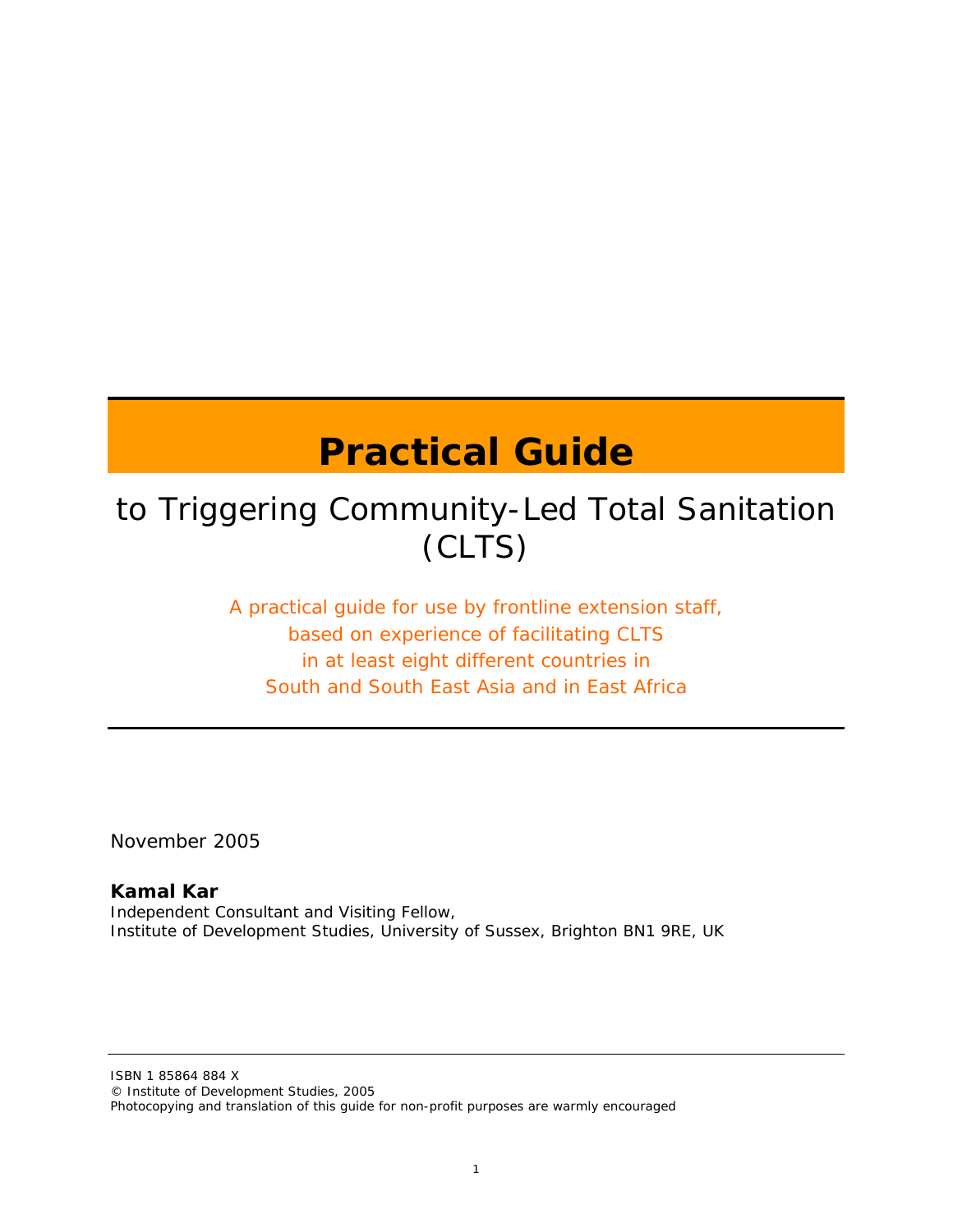### **What is CLTS?**

Poor access to adequate sanitation, resulting in the practice of widespread open defecation, has negative health and social impacts on communities, particularly in terms of diseases such as diarrhoea and cholera. Community-led total sanitation (CLTS) involves facilitating a process to inspire and empower rural communities to stop open defecation and to build and use latrines, without offering external subsidies to purchase hardware such as pans and pipes. Through the use of PRA methods community members analyse their own sanitation profile including the extent of open defecation and the spread of faecal-oral contamination that detrimentally affects every one of them. The CLTS approach ignites a sense of disgust and shame among the community. They collectively realise the terrible impact of open defecation: that they quite literally will be ingesting one another's 'shit' so long open defecation continues. This realisation mobilises them into initiating collective action to improve the sanitation situation in the community.

If facilitated properly, CLTS can trigger community-led local action to stop open defecation totally, and without subsidies or prescriptions for latrine models from an external sanitation programme. Once ignited, the CLTS triggers almost immediate action and communities start digging holes for construction of homemade pit latrines. Families start making toilets within their means, or share toilets in order to become a 100 per cent open defecation-free village. Once achieved, the proud community puts up a board at the entrance to the village stating that no one in their village defecates in the open and they will not allow others to do so.

The CLTS approach was first pioneered in 1999 by Kamal Kar working with the Village Education Resource Centre (VERC) and supported by Water Aid, in a small community of Rajshahi district in Bangladesh. Since then the approach has spread within Bangladesh and has been introduced in a number of other countries in Asia and in Africa. Early experience is signalling the possibility that CLTS could become a self-spreading movement, as input costs are low (no subsidy is needed). The key to successful spread of CLTS will be sustaining good quality facilitation.

This basic 'how-to' guide aims to help frontline staff and field facilitators to understand the philosophy and principles of CLTS, and to use some of the practical tools and techniques flexibly and freely.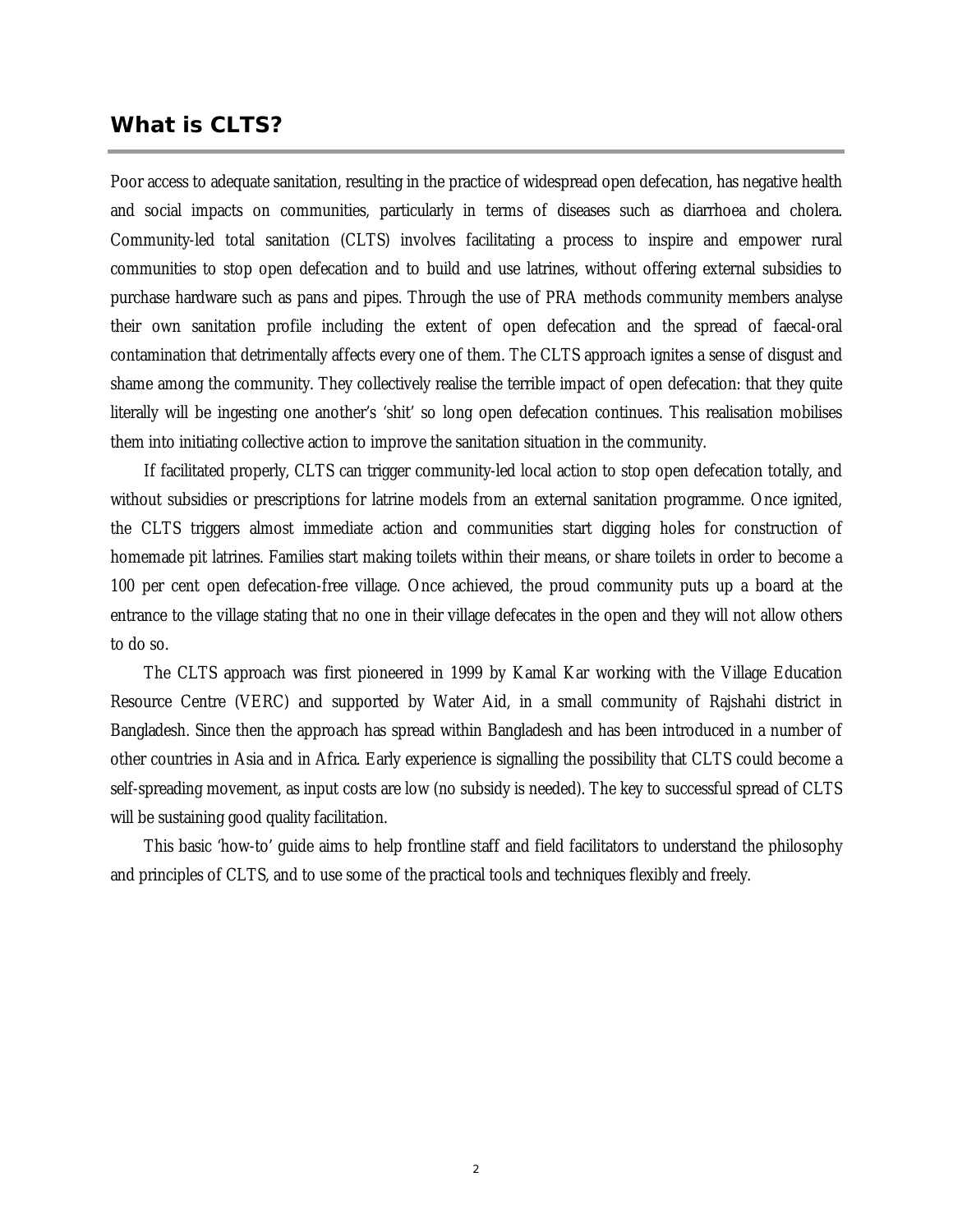## **How to ignite CLTS**

Community-Led Total Sanitation is based on stimulating a collective sense of disgust and shame among community members as they confront the crude facts about mass open defecation and its negative impacts on the entire community. The basic assumption is that no human being can stay unmoved once they have learned that they are ingesting other people's faeces. Generally communities react strongly and immediately try to find ways to change this through their own effort.

CLTS involves no subsidy. Subsidy only induces an attitude of external expectation and dependence. Neither does CLTS prescribe latrine models. Rather, it encourages the initiative and capacity of the community. The aim is to ignite and encourage a self-motivated desire to change behaviour.

Certain sections of the community will have particular motivations for wanting to change the status quo. For example:

- Families who do own toilets discover that they are just as prone to faecal-oral contamination due to the actions of those who don't.
- Landless people are often criticised and abused for defecating in other people's land.
- Women and young girls suffer the most from the lack of privacy in open defecation.
- Religious leaders realise the meaninglessness of wearing clean clothes as they are dirtied by human excreta.

The strong feelings and drive to act of these different sections of the community should not be ignored. Rather, they could be encouraged to form their own pressure groups to encourage others to change.

**TIP** The key to success is the attitude and approach of the facilitator.

The aim of CLTS is to trigger self-realisation among community members that they need to change their own behaviours, so the facilitator must never lecture or advise on sanitation habits, and should not provide external solutions in the first instance with respect to models of latrine. The goal of the facilitator is purely to help community members see for themselves that open defecation has disgusting consequences and creates an unpleasant environment. It is then up to community members to decide how to deal with the problem and to take action.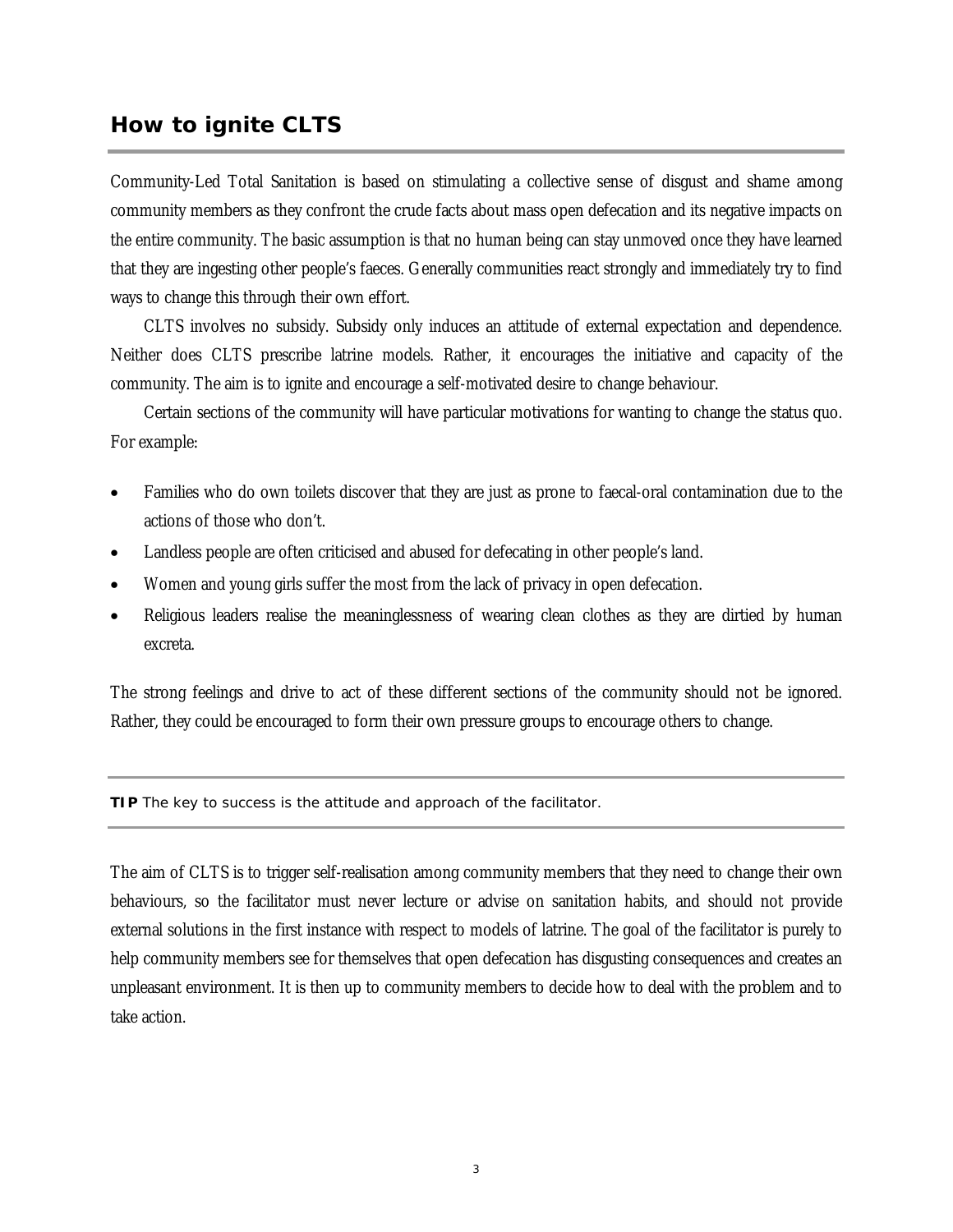#### **The sequence of steps**

The following is a rough sequence of steps which could be followed, and tools that could be applied in triggering CLTS in villages. This is definitely not the only way of triggering CLTS – however there are some essential elements which will be emphasised. Please feel free to modify and change in accordance with the situation, but the DOs and DO NOTs are important.

#### **Steps to follow in triggering CLTS**

- 1. Introduction and rapport building
- 2. Participatory analysis
- 3. Ignition moment
- 4. Action planning by community
- 5. Follow up

#### **Introduction and rapport building**

The first stage of the process is when you arrive at the village. You will need to explain the purpose of your visit and build rapport with the community. When CLTS was first initiated, it was undertaken in villages where an NGO already had a programme and had established rapport. If this is not the case, you will need to take more time in explaining why you are there.

You can often start discussion with a few community members during an informal walk through the village (a 'transect walk'). The aim is to motivate people to carry out a more substantial sanitation analysis involving the whole community. There are many different ways of initiating a discussion on open defecation and village sanitation. You can start with just a few people who you meet on the way and ask them to walk with you behind the houses, in the bushes, near the river or other open places where people defecate. A small gathering in such odd places will soon attract others. You can start to ask questions like: 'whose shit is this?' Ask them to raise their hands if they have defecated in the open today and then suggest they go back to the spot where they defecated in this morning and see if the shit is still there. Many will say that it is not there any more. If you ask them what could have happened, some will say that dogs and pigs have eaten them. Ask whose dogs? Ask when the dogs come back home, how do they smell and do they lick members of the family or play with the children? Once their interest is aroused you can encourage them to call other members of the community together. You will also need to find a place where large number of people can stand or sit and work.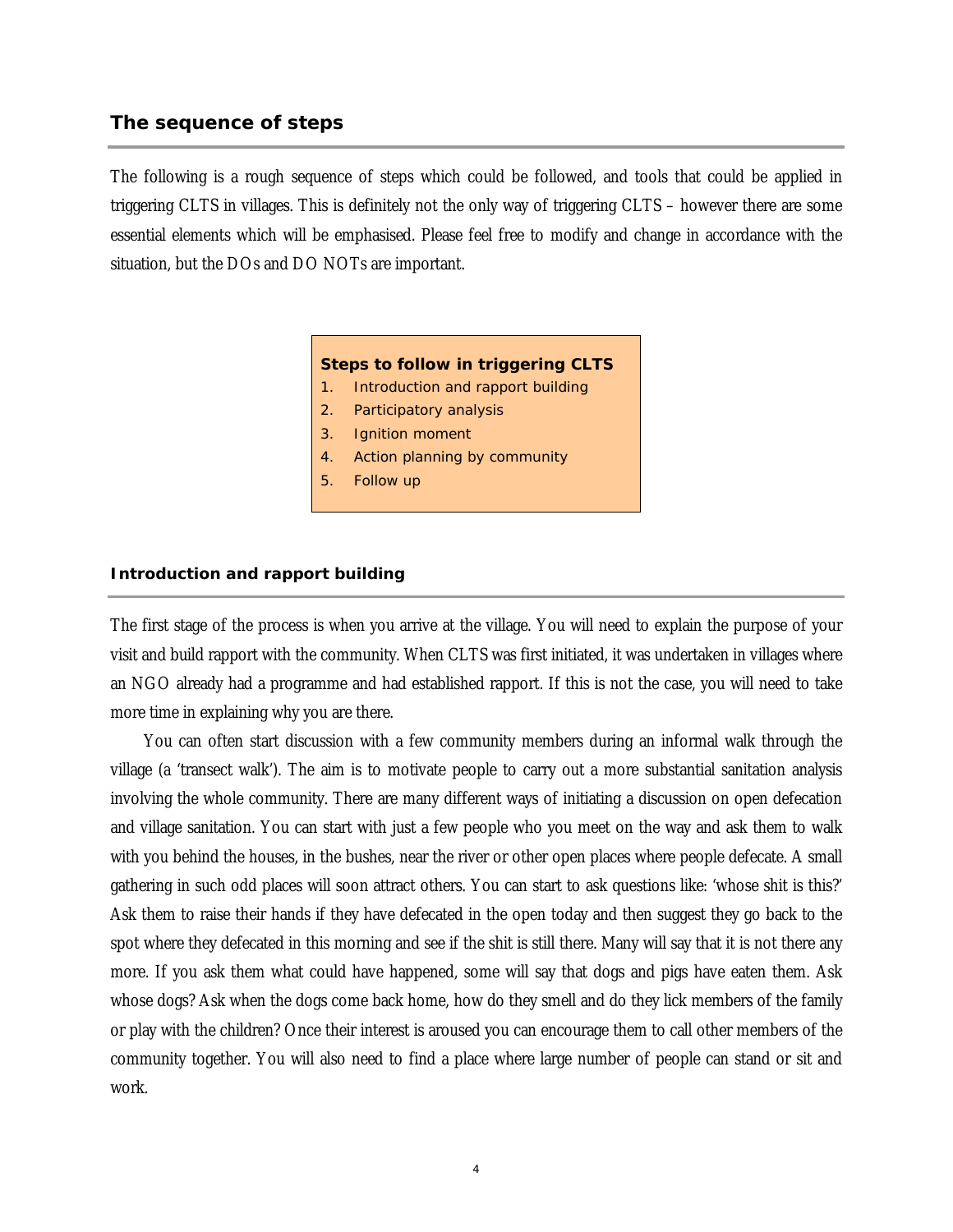If questioned about the purpose of your visit, you may find it useful to tell the community that you and your team are studying the sanitation profile of villages in the district. You are trying to find out the number of villages where people are practising open defecation and waiting for external help before they make any change, and how many villages are ready to get out of that unhygienic condition through their own initiative.

**DO** ask people what the local words for 'shit' and 'shitting' are, and then always use those terms. Don't use the nice, polite words but use people's own crude terms for this behaviour throughout the facilitation process.

**DO NOT** believe that you are there to educate people, change their behaviour or to offer any form of subsidy. The only thing you are there to do is to assist the community in carrying out their own analysis of the sanitation situation.

#### **Facilitating the sanitation analysis**

Once you have the interest of at least a good part of the community, the next stage is to facilitate a comprehensive analysis by the local community of sanitation in their own village, using PRA (participatory rural appraisal) tools and methods*<sup>1</sup>* .

**TIP** You could start the CLTS PRA by asking questions like 'who has defecated in the open today?' and 'have you seen or smelt human shit in your village today?' by show of hands.

Here are some ideas for different methods and questions you could use to facilitate the analysis. The sequencing of methods used within the sanitation analysis is not important, although starting with a transect walk often works well. You should also feel free to try out new methods apart from those described here. Remember, the aim is help the community members to realise for themselves how sanitary or unsanitary their behaviour is and decide whether they need to change. It is not for you to inform or educate them.

#### *Transect walk*

A transect walk involves walking with community members through the village from one side to the other, observing, asking questions, and listening. During a transect walk for CLTS you could locate the areas of open defecation and visit all the different types of latrines along the way. It is important to stop in the areas of open defecation and spend quite a bit of time there asking questions and making other calculations (described

<sup>&</sup>lt;sup>1</sup> PRA (participatory rural appraisal) tools and methods are simple, visual and practical ways of involving people in discussing and analysing their situation, such as drawing maps or ranking different options.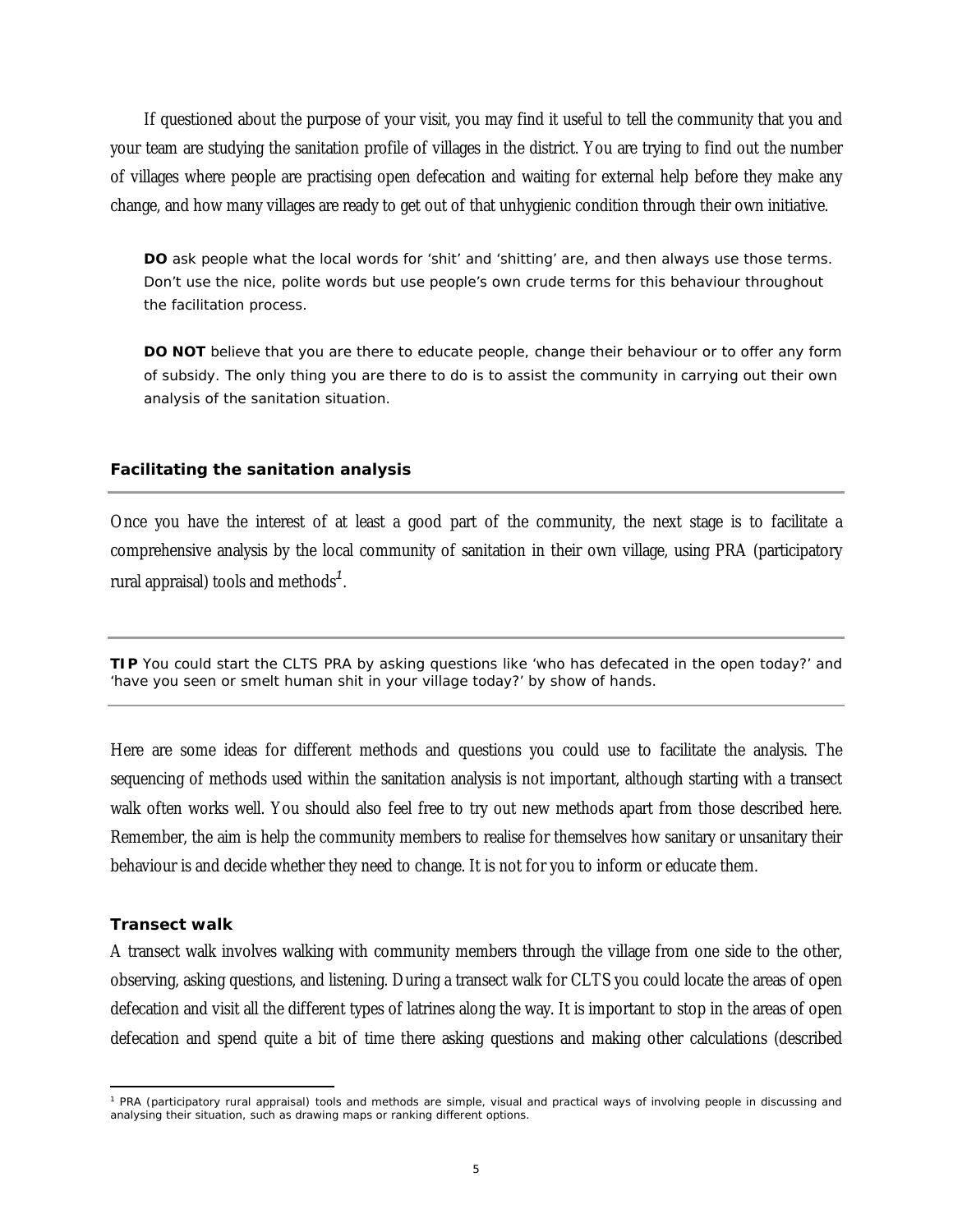below) while inhaling the unpleasant smell and taking in the unpleasant sight of large-scale open defecation. If people try to move you on, insist on staying there despite their embarrassment. Experiencing the disgusting sight and smell in this new way, accompanied by a visitor to the community, is a key factor which triggers mobilisation.

**TIP** On the transect walk, ask questions like about which families use which areas for defecation, where women go, and what happens during emergency defecation at night or during high incidence of diarrhoea.

**TIP** On the transect walk, draw attention to the flies on the shit, and the chickens pecking and eating the shit. Ask how often there are flies on their, or their children's, food, and whether they like to eat this kind of local chicken.

There are many ways of helping to trigger the sense of disgust among community members without teaching or telling them anything. You can be creative in the questions you ask. See the box below for one example.

Transect walks are the single most important motivating tool. The embarrassment experienced during this 'walk of shame' results in an immediate desire to stop open defecation and get rid of these areas. Even though everyone sees the dirt and shit every day, they only seem to awaken to the problem when outsiders force them to look at and analyse the situation in detail.

**DO NOT** avoid the defecation areas, but rather spend as much time there as possible asking questions, forcing the people to inhale the smell of their shit and feel uncomfortable at having brought an outsider there. This will help to trigger the sense of shame and disgust that will make them want to do something to change.

#### **How to trigger the disgust of consuming one another's shit**

Ask for a glass of drinking water. When the glass of water is brought, offer it to someone and ask if they could drink it. If they say yes, then ask others until everyone agrees that they could drink the water. Next, pull a hair from your head and ask what is in your hand. Ask if they can see it. Then touch it on some shit on the ground so that all can see. Now dip the hair in the glass of water and ask if they can see any thing in the glass of water. Next, offer the glass of water to anyone standing near to you and ask them to drink it. Immediately they will refuse. Pass the glass on to others and ask if they could drink. No one will want to drink that water.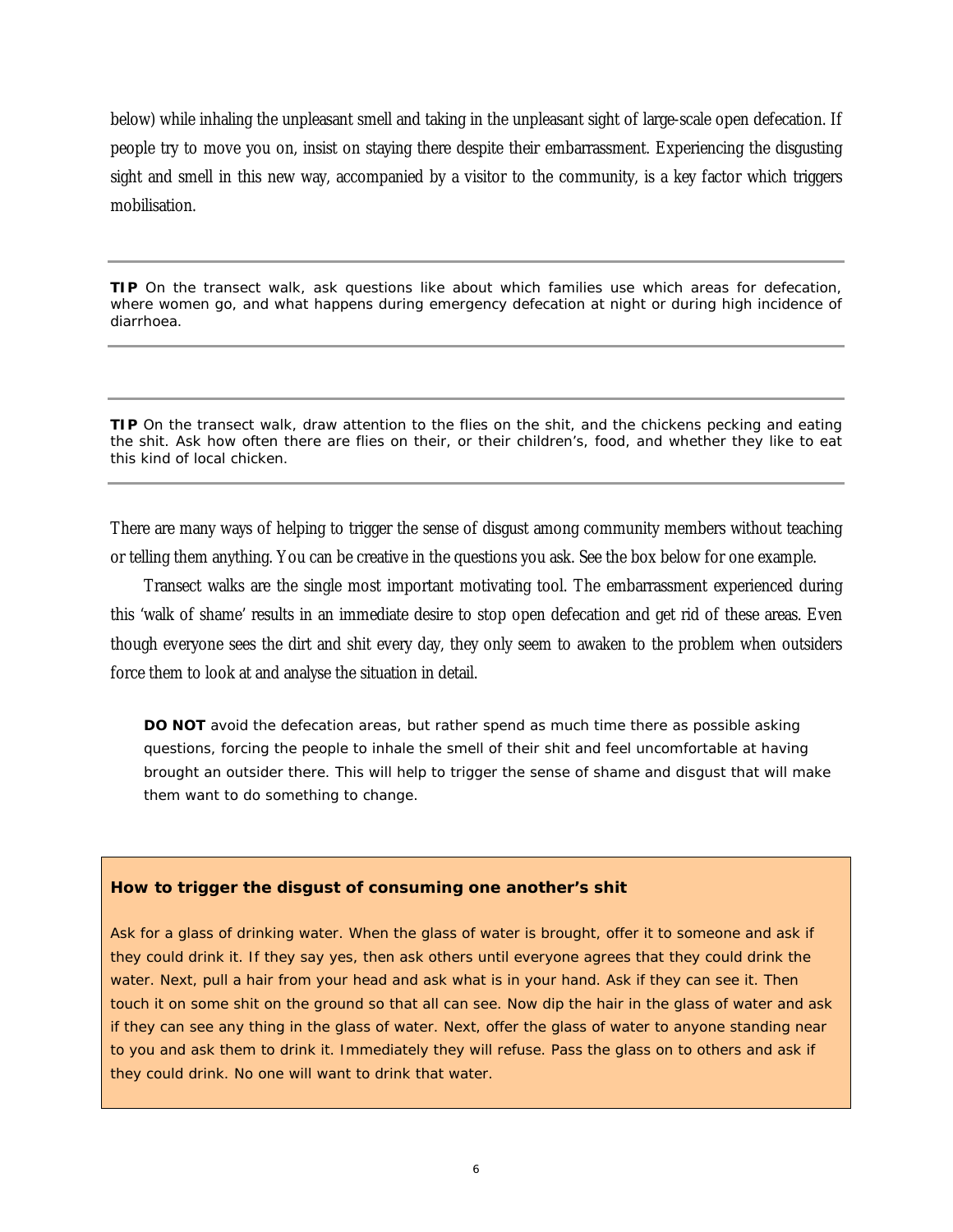Ask why they refuse it. They will answer that it contains shit. Now ask how many feet a fly has. Inform them it has six feet and they are all serrated. Ask if flies could pick up more shit than your hair could pick. The answer should be 'yes'. Now ask them what happens when flies sit on their, or their children's food and plate: what are they bringing with them from places where open defecation is practised? Finally ask them what are they eating with their food. The bottom line is: everyone in the village is ingesting each other's shit.

Ask them to try to calculate the amount of shit ingested everyday. Ask how they feel about ingesting each others' shit because of open defecation? Don't suggest any thing at this point. Just leave the thought with them for now, and remind them of it when you summarise at the end of the community analysis.

#### *Mapping of defecation areas*

Mapping involves creating a simple map of the community to locate households, resources and problems, and to stimulate discussion. It is a useful tool for getting all community members involved in a practical and visual analysis of the community sanitation situation. The community members will need to identify a large open area of ground where the map can be drawn.

**TIP** You don't need many resources to make a map. Encourage participants to use leaves, seeds, sticks or other easily available materials to represent different things. Be sparing in your instructions. Encourage creativity and make it fun.

In the mapping exercise, all households should be invited to locate themselves on the map, for example by marking the ground, or locating a leaf or stone, and indicate whether they have latrines or not. The areas of open defecation could be marked and lines drawn to connect them to the households that visit them. The map can be used to highlight many things. Draw attention to how far some people have to walk to defecate and at what times of day. Are there any safety issues? Ask people to trace the flow of shit from places of open defecation to ponds and other water bodies, resulting in their contamination.

**DO** 'interview' the map. This means asking questions and probing the meaning and implications of what has been shown (see box below for an example). The map should be a means to better community understanding of the sanitation situation, not an end in itself.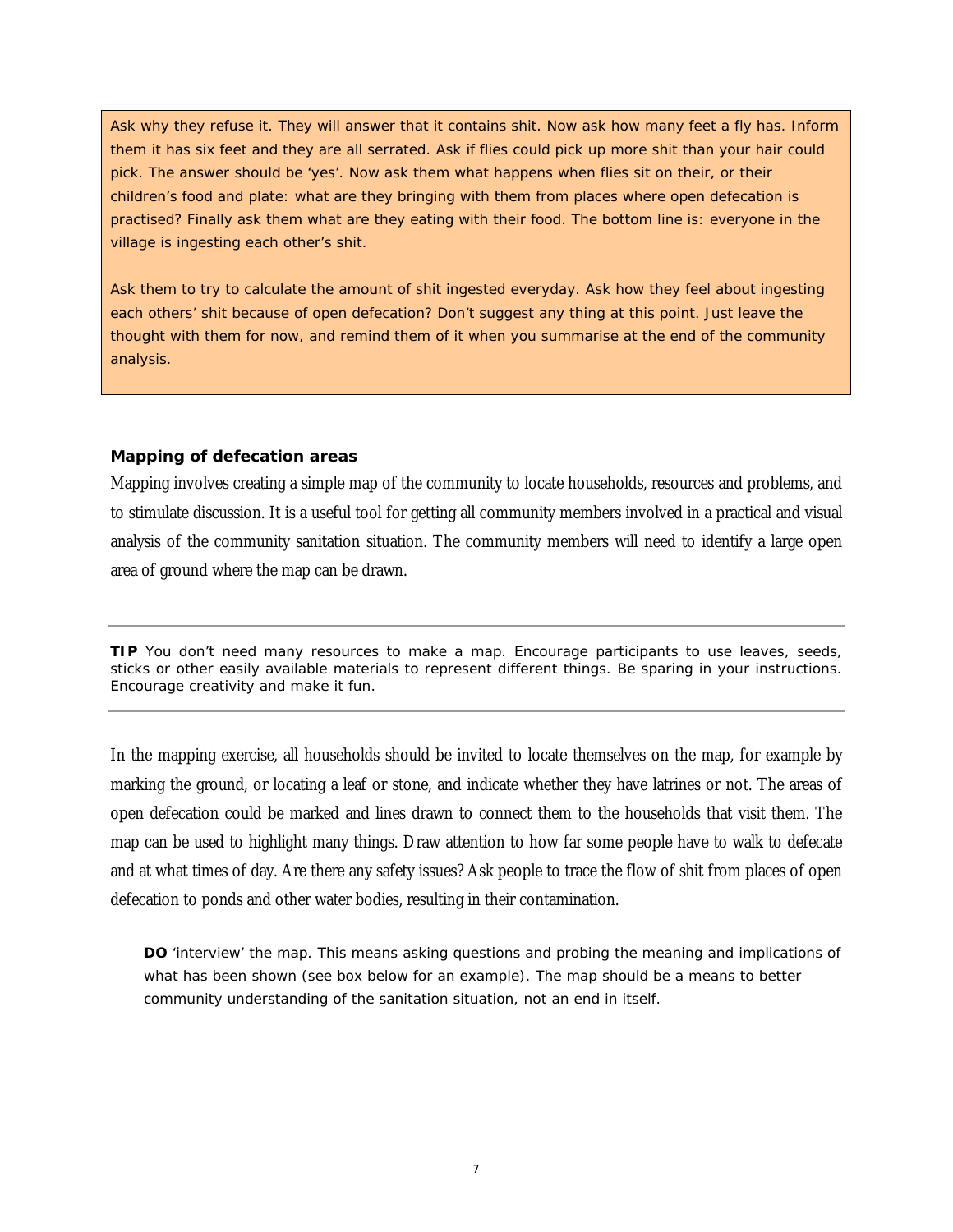#### **Identifying the dirtiest neighbourhood**

During the mapping exercise, ask the community to stand in small groups according to their respective neighbourhoods. Ask them to discuss among themselves which is the dirtiest neighbourhood of their village, the second dirtiest and so on, and note these on a piece of paper. Read out the papers and in most cases you will find that all groups identify the same one or two neighbourhoods as the dirtiest. Then ask the groups to note down where they go to defecate. Through this exercise people of the dirtiest neighbourhood realise, maybe for the first time, that others are defecating in their areas and are also labelling them as the dirtiest neighbourhood. This discovery usually triggers immediate action to stop strangers from coming into their areas to defecate. After this realisation, the resource-poor, lower caste and landless in many villages prove to be the most active and fastest initiators of CLTS. They also benefit most from saving money spent on treatment of diarrhoea and other diseases.

**TIP** A map made on the ground can be transferred onto paper, illustrating households who have latrines and those who do not. It can then be displayed in a community building or a common place in the community to serve as a reminder of commitment to take action. As households have access to a latrine (whether their own or shared) and stop open defecation, they can mark this on the map, for instance with a different colour. As such the map serves as a monitoring tool and it creates a sense of competition among the community members to build their latrine. The map should remain vibrant until all households are marked as using a latrine and the whole village has declared itself free of open defecation.

#### *Calculations*

Calculating the amount to faeces produced can help to illustrate the magnitude of the sanitation problem. How much human excreta is being generated by each individual or household per day? Households can use their own methods and local measures for calculating how much they are adding to the problem. The sum of the households then can be added up to produce a figure for the whole community. A daily figure can be multiplied to know how much shit is produced per week, per month or per year. The quantities can add up to a matter of tonnes which may surprise the community.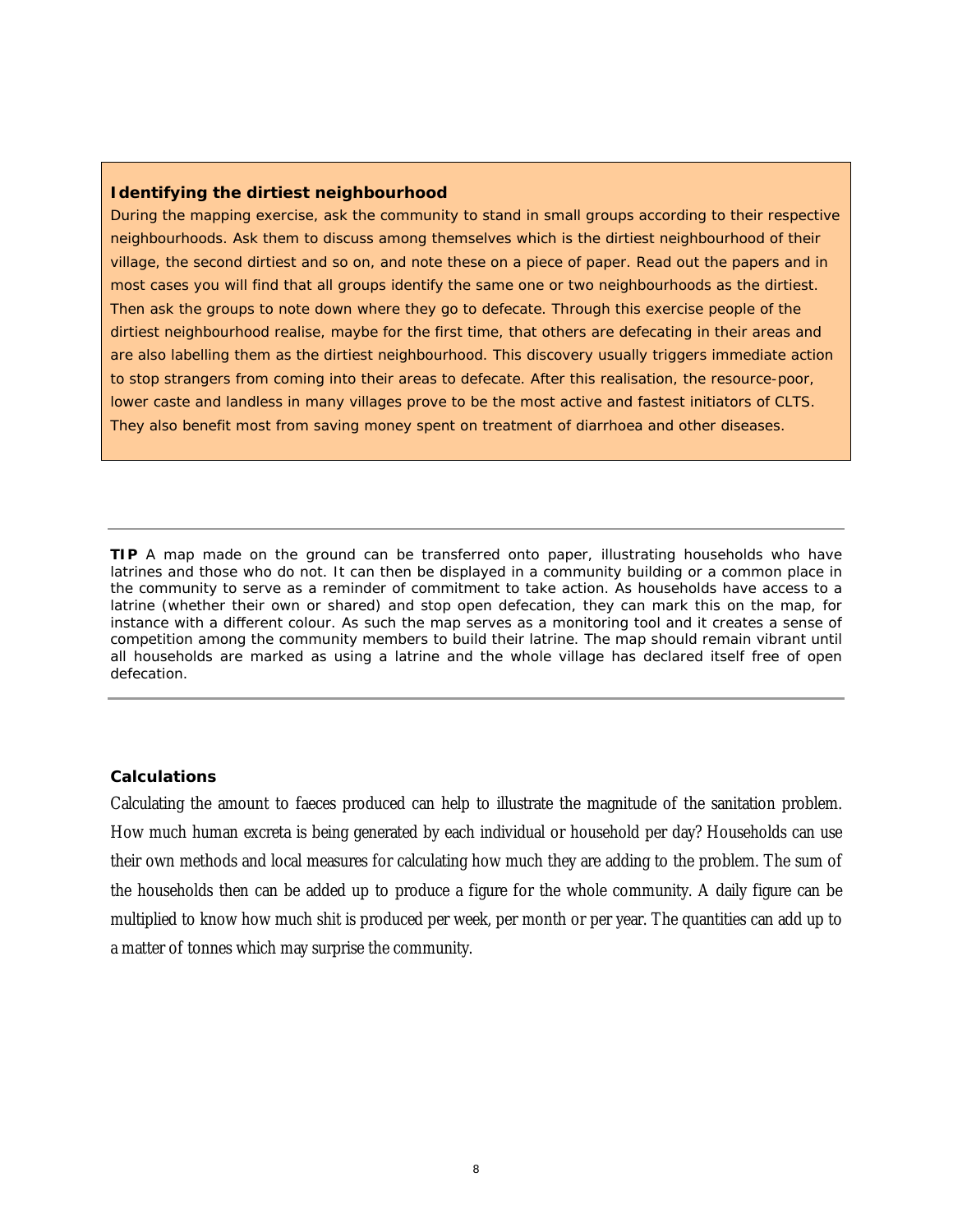#### **Triggering CLTS in places where people defecate in open water**

In places where people defecate in the water (rivers, lakes, backwaters, etc.) there will be less visual impact of doing a transect walk. However, you will find that community members use that water for bathing and washing out their mouth. In this situation you could ask for a bucket of water, and ask if people would wash their mouth with that water? They will say yes. Now calculate the daily addition of faeces by all households in the community. Also ask how many other communities might be defecating in the same water (e.g. further upstream or around a lake). After this calculation ask them to wash their face and mouth and gurgle with that water. Probably no one will agree to do that. Ask why they refuse if they have been using the water both for shitting and for washing up to now.

The calculations of quantities of shit produced by the community should lead into further question and discussions, for example, where does all the shit go? What are the possible effects of having so much shit on the ground? These types of questions will get the community starting to think for themselves about the possible impact of open defecation. There is no need for you to tell them.

**DO** ask questions and try to get the community to work things out for themselves. Ask questions of different community members – men and women, children, rich and poor – to ensure that they all take responsibility

At the end of the analysis, you could ask them who would go for open defecation tomorrow? Or who would take bath in the pond or river where the entire community has been defecating? Ask them to raise their hands. If no one raises hands, ask them what they would do instead.

**DO NOT** try to convince the community to stop open defecation and start constructing toilets. Your job is to facilitate a good analysis that ignites a sense of disgust and shame, and compels the people to shift from haphazard open defecation to fixed-point defecation in a covered pit that stops the routes of contamination.

**DO NOT** lecture or try to educate the community about the diseases caused by open defecation, flies as agents of contamination, or the need for hand-washing at this stage. The most important element that ignites CLTS is not the knowledge of health hazards but the element of disgust, shame and the sense of un-cleanliness, dirty feeling and impurity in many religions.

**DO NOT** at any point talk of any subsidy. Tell them clearly that you are not there to provide any subsidy or to suggest latrine models.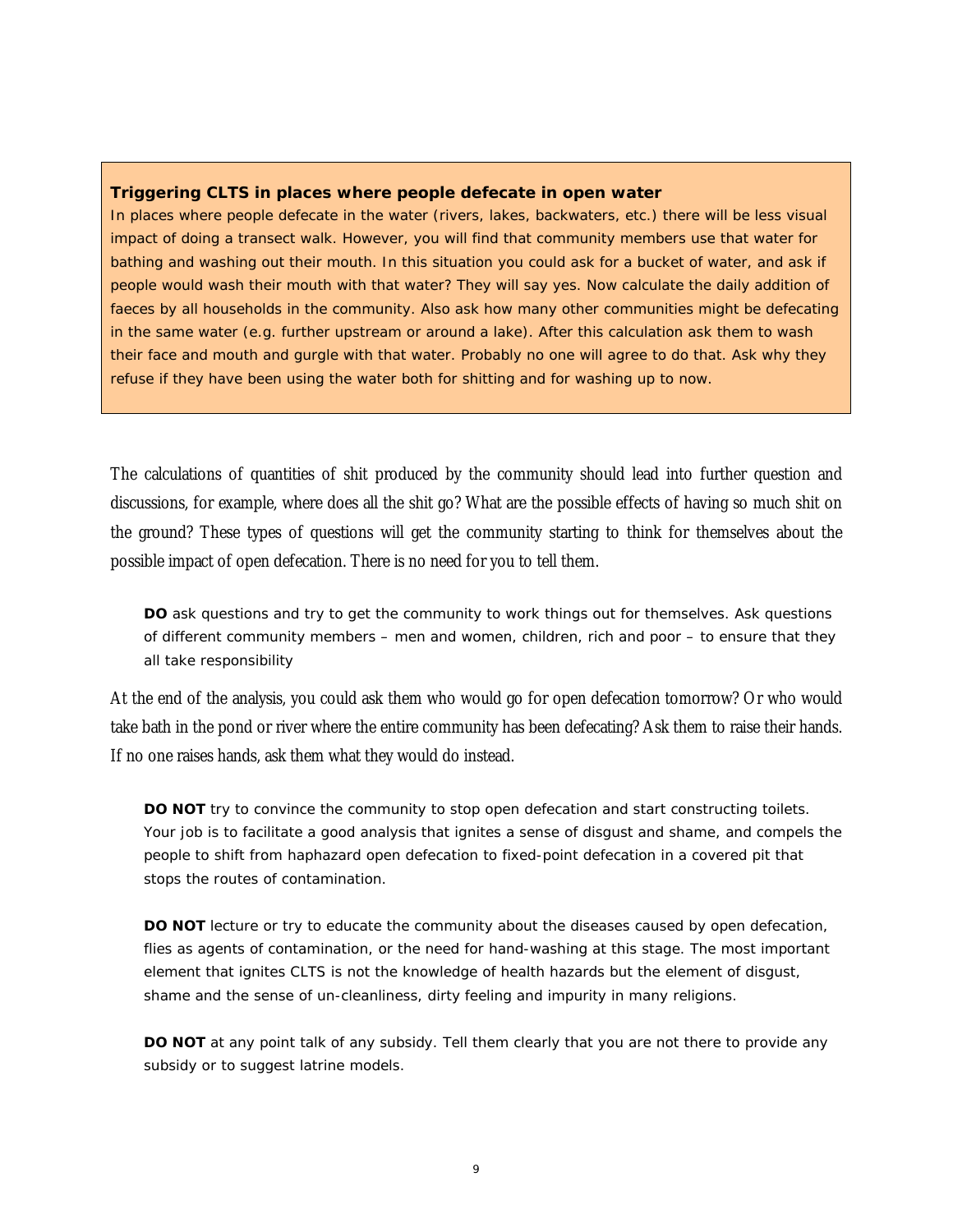#### **Ignition moment**

The key point in the process of triggering CLTS is reached when the community arrives at a collective realisation that due to open defecation everyone is ingesting each other's faeces, and this will continue unless open defecation is stopped totally. It is precisely at that moment that the facilitators should thank the community for the analysis and conclude. Tell them that you are not there to advise them to stop their age-old practices and that you are not there to sell toilets or distribute subsidy. Tell them they are free to continue what they have been doing, i.e. eating each other's shit, and bathing and washing their mouths out with water in which everyone defecates. Thank them all and close!

Usually at this stage the spirit goes high and violent arguments begin among the community as to how to stop open defecation. Don't interrupt or advise. Quietly listen to the community's discussion. If questions are thrown to you, tell them that, as an outsider, you have little knowledge about their local situation, and that they know much better than you what is best to do in that situation. Tell them that they are free to choose anything including continuation of open defecation.

If at this stage some people will say that they are interested and are willing to construct toilets but it is costly and they would not be able to afford it, tell them it is not. Quickly draw a picture of simple pit latrine. Ask how much that would cost and how difficult it would be to construct a similar direct pit latrine? Let them know that this was not your design, but one developed by poor people in one of the poorest countries of the world. You could also share experiences of other communities who have taken up total sanitation move and have achieved success.

**DO NOT** prescribe models of latrines. Remember that the central idea of CLTS is not to prescribe the best and most durable model of toilet to the community at first, but to initiate local action for communities to look for their own alternatives to open defecation.

**DO NOT** worry if no one talks about starting any local action there and then. In that case thank them again and tell them that you will record them as a village where people are willing to continue open defecation and eating one another's shit.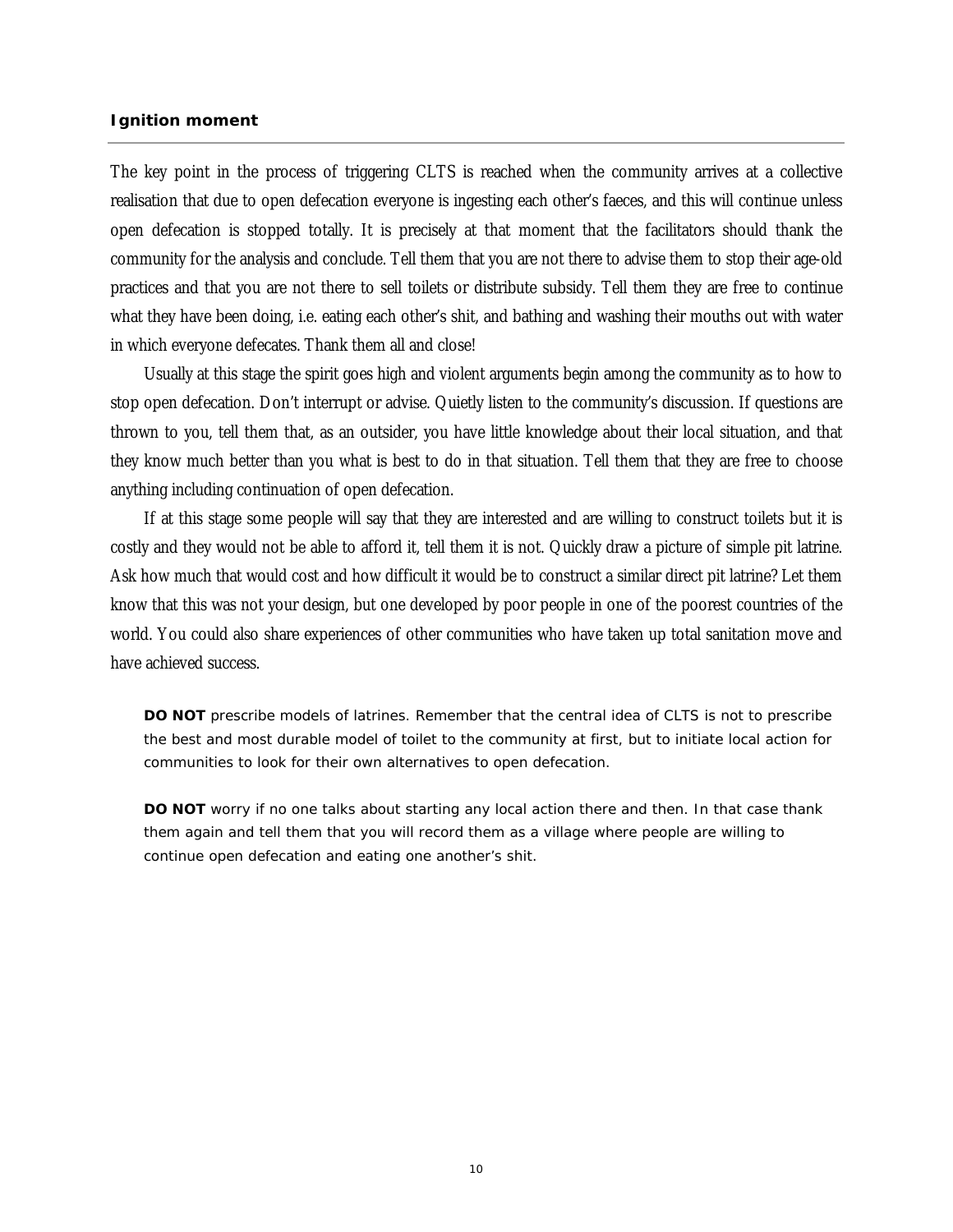#### **Action planning**

If some positive action toward CLTS begins, then extend help and facilitate carefully. Enthuse the people by informing them that if they could achieve 100 per cent total sanitation and stop open defecation, many people from outside and neighbouring villages would come and visit their village to see it. Tell them about the possibilities of their becoming famous as the first open defecation free village in the block, sub-district, district or province.

The process of planning should concentrate on some immediate positive action plans. Activities might include:

- Forming a sanitation action group (drawing representatives from all the neighbourhoods of the village)
- Making a list or map of households and their present sanitation status
- Developing individual family plans to stop open defecation. In the early days, related households often construct common toilets to share.
- Digging pits and using them as makeshift latrines for the short term
- Getting commitments from better-off families to start constructing latrines immediately
- Looking for suppliers of latrine construction materials.

Encourage better-off households to help the less well off to find a way to stop open defecation, as they will also benefit. They may lend land, donate wood or bamboo, or allow poorer families to use their toilet in the short term. Identify such generous people, bring them to the front of the gathering and announce their donations in public. Often such announcements encourage others to offer assistance. The collective benefit from stopping open defecation should help to encourage a more cooperative approach.

**DO** watch out for the natural leaders emerging from the PRA process. Encourage them to take lead and share their ideas with the whole community about the consequences of open defecation and what best could be done to avoid them.

**DO** involve children in the discussion and ask them what they will do to stop open defecation. Often children start processions shouting loud slogans against open defecation. Encourage these activities. They find it great fun.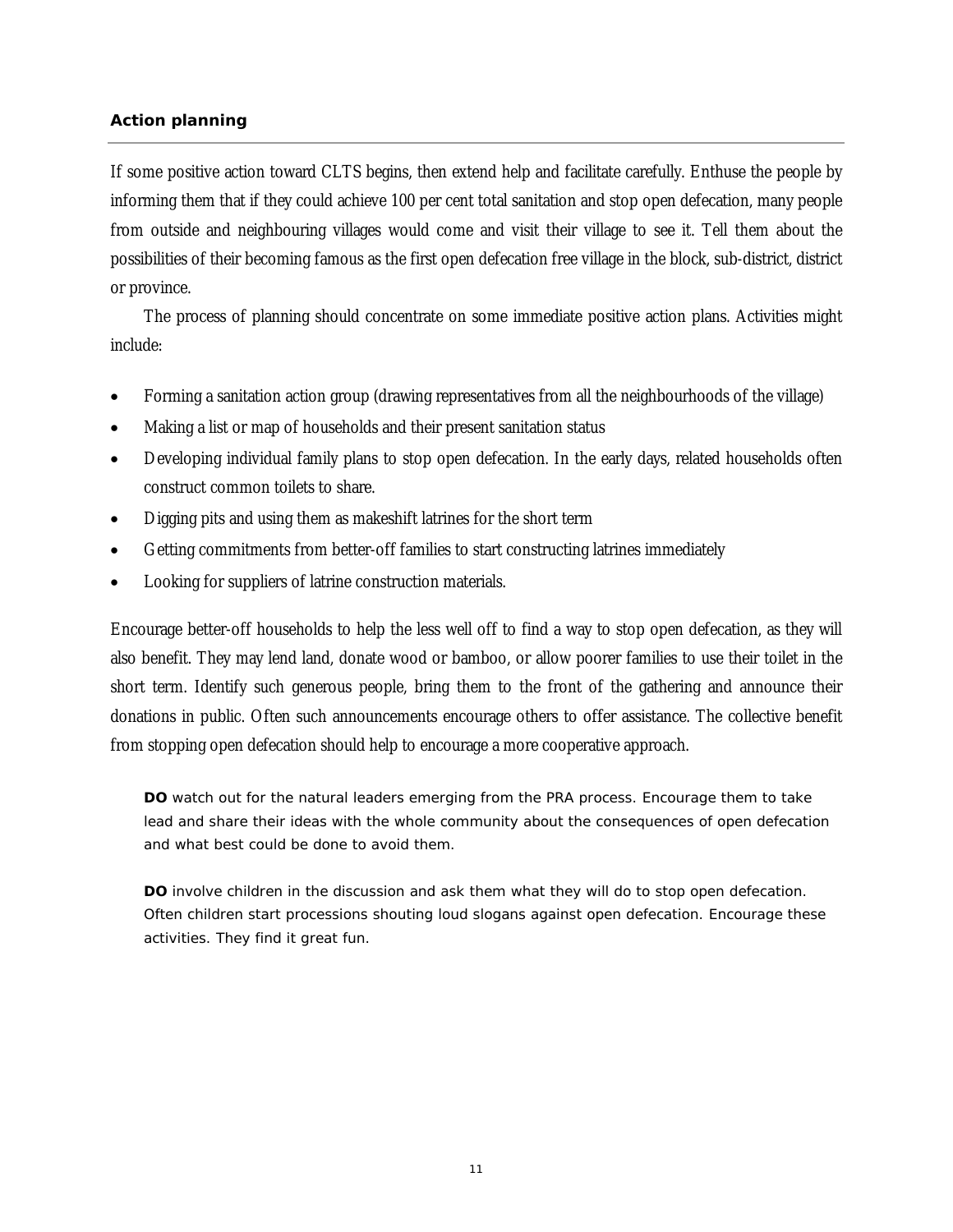Well-ignited CLTS sparks off urgent collective action that reduces open defecation practices very fast and might achieve 100 per cent open defecation-free status within a few weeks to a few months depending on the size of the village. It is usually either instant or never. However, saying this, some follow-up is important, in order to ensure that CLTS is sustained and improvements in latrines are made over the long term.

It is important to identify natural leaders and encourage them to take charge of ensuring that action plans are followed through and changes in behaviour are sustained. Remember that you are there to ignite the community-led initiative to eliminate open defecation, but your job is not to do it yourself.

Once total sanitation is achieved, encourage the community members to put up a board or sign saying so. This will increase their sense of pride and also serve to awaken interest among visitors to the village who may be interested in doing the same back home. To ensure that people do not revert back to old behaviours once total sanitation has been achieved, the community might decide on a penalty for those who continue to practise open defecation.

Over time there is a gradual behaviour change of the community. Once families start using toilets they get used to the safety, convenience and comfort, and tend not to want to go back to open defecation again. This behaviour change, rather than the construction of quality latrines, is the key to the sustainability of the CLTS approach. However, the first locally made low-cost latrines might not last long: within a year or so they may have filled up or the shelter may have fallen down. Often a household will spontaneously construct a better and more durable toilet when this happens. In some cases, however, some follow-up may be needed, to encourage community members to follow through with the commitments they have made.

| <b>DON'T</b>                       | <b>DO</b>                              |  |
|------------------------------------|----------------------------------------|--|
| Educate                            | Facilitate                             |  |
| Tell people what is good and bad   | Let people realise for themselves      |  |
| Offer hardware subsidy             | <b>Trigger local action</b>            |  |
| Promote particular latrine designs | Let people innovate simple latrines    |  |
| Be in charge                       | Hand over to local leaders             |  |
| Push for, or demand action         | Trigger self-mobilisation through good |  |
|                                    | facilitation                           |  |

*Key dos and don'ts*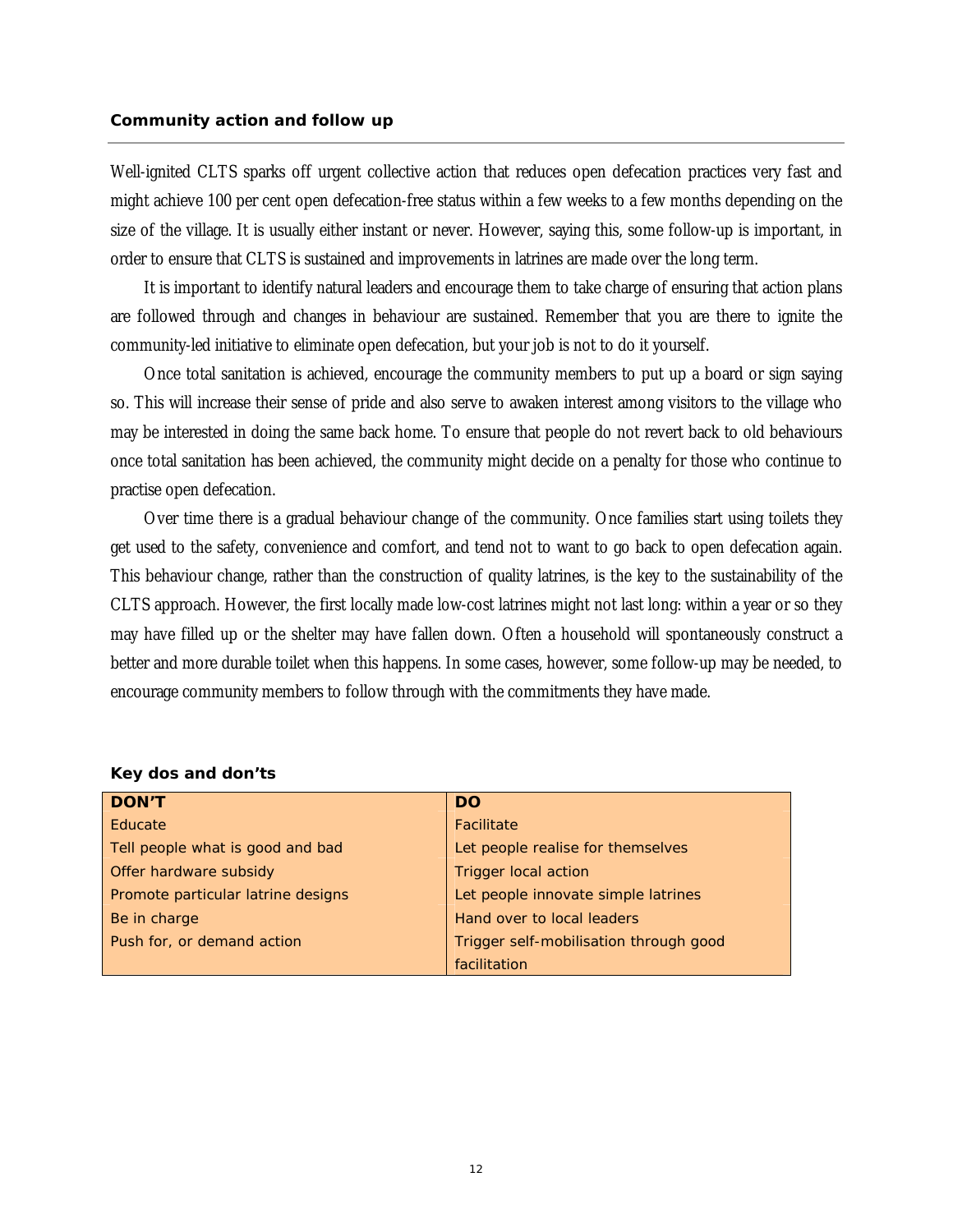## **Scaling up of CLTS**

The style of facilitation, i.e. the attitude and approach of the facilitator, is the key to triggering CLTS. The facilitator must, at all costs, avoid 'educating' and 'advising', so that the community achieves its own understanding of the sanitation problem and takes full ownership of the task of dealing with it. This approach is often very difficult for 'educated outsiders' who find it a challenge to overcome their impulse to lecture about sanitation and tell people what to do. The best facilitators tend to be local people who have learned CLTS from first-hand experience and who have not developed this habit of 'teaching'. Community facilitators can be given a short training based on the tips in this booklet to give them some further guidance and ideas. Other than that they will need few resources beyond access to transport to reach other communities, and a reasonable fee for their work.

CLTS can therefore be scaled up locally and at low cost. Where donor agencies, government departments, and national and international NGOs decide to integrate CLTS into their sanitation programmes, or use it as an entry point for broader livelihoods or health programmes, they must bear in mind that community facilitators will be the most appropriate.

When scaling up CLTS, it should be noted that certain conditions will be more favourable to successful CLTS. It must be feasible for people to dig low-cost latrines, i.e. there must be land available that can be dug to some depth with local labour or machinery. In urban areas land is usually scarce and land tenure often insecure. These have proved to be great challenges and CLTS has yet to be applied successfully in the urban context. CLTS can succeed best in rural areas of high population density, as open defecation is close to dwellings and is easily observed. Clustered settlements favour the spread of CLTS as word will carry that one community has achieved total sanitation and others will become interested.

Finally, CLTS implies a number of shifts in thinking about sanitation programmes, from subsidy programmes that promote the construction of externally designed latrines to local mobilisation to construct simple, low-cost latrines for the benefit of all. The different aspects of this shift in approach are captured in the following table.